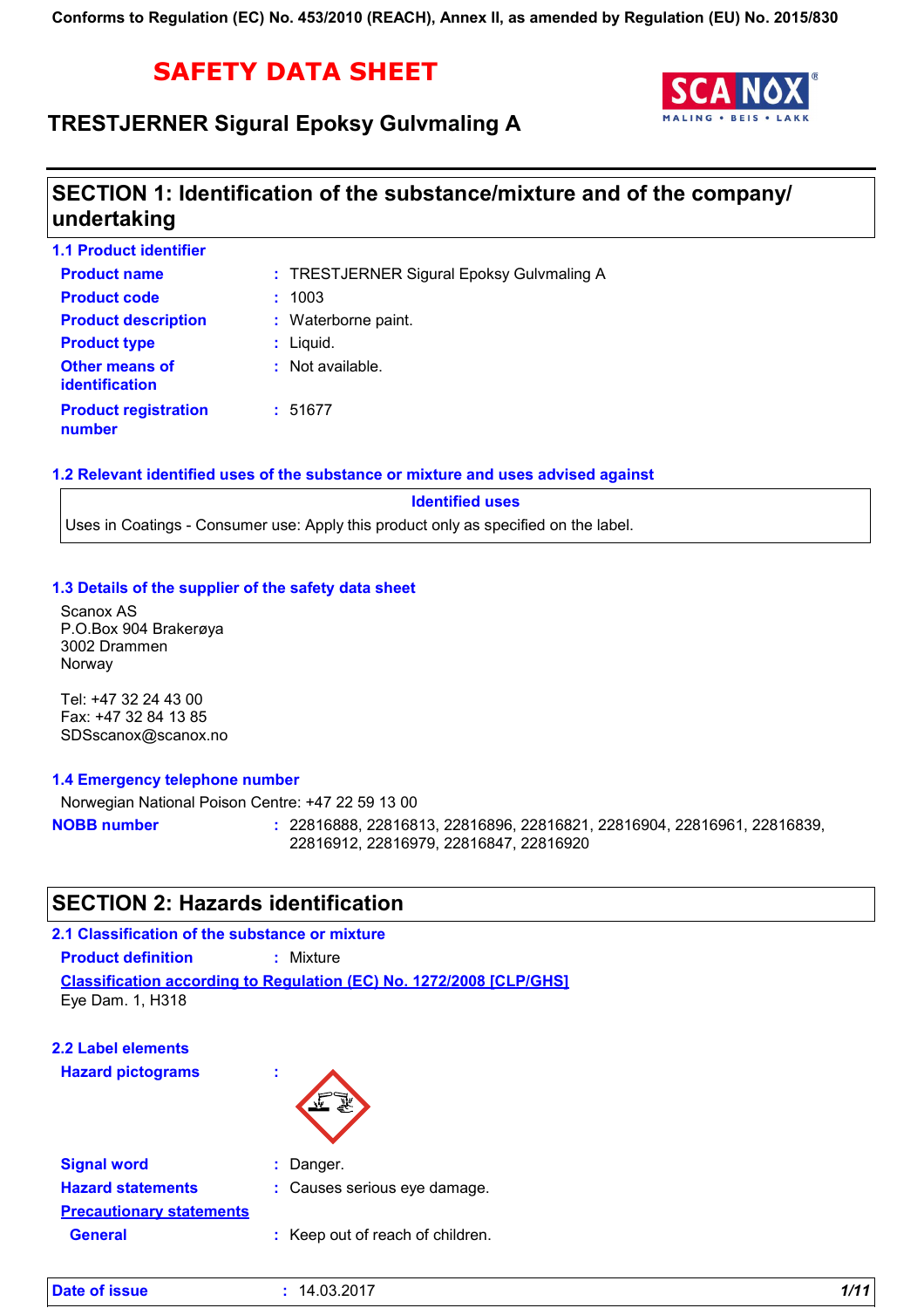# **SECTION 2: Hazards identification**

| <b>Prevention</b>                     | : Avoid breathing spray. Wear eye or face protection. Wash hands thoroughly after<br>handling.                                                                                          |
|---------------------------------------|-----------------------------------------------------------------------------------------------------------------------------------------------------------------------------------------|
| <b>Response</b>                       | : IF IN EYES: Rinse cautiously with water for several minutes. Remove contact<br>lenses, if present and easy to do. Continue rinsing. Immediately call a POISON<br>CENTER or physician. |
| <b>Storage</b>                        | : Not applicable.                                                                                                                                                                       |
| <b>Disposal</b>                       | : Not applicable.                                                                                                                                                                       |
| <b>Hazardous ingredients</b>          | : modified polyaminoamide adduct                                                                                                                                                        |
| <b>Supplemental label</b><br>elements | : Contains 2,4,7,9-tetramethyldec-5-yne-4,7-diol. May produce an allergic reaction.                                                                                                     |
|                                       |                                                                                                                                                                                         |

| .3 Other hazards                                       |               |
|--------------------------------------------------------|---------------|
| Other hazards which do<br>not result in classification | : None known. |

## **SECTION 3: Composition/information on ingredients**

| <b>Substance/mixture</b>                  | Mixture                                                          |               |                                                                            |             |                          |
|-------------------------------------------|------------------------------------------------------------------|---------------|----------------------------------------------------------------------------|-------------|--------------------------|
| <b>Product/ingredient name</b>            | <b>Identifiers</b>                                               | $\frac{9}{6}$ | <b>Classification</b><br><b>Regulation (EC) No. 1272/2008</b><br>[CLP]     | <b>Type</b> | <b>Notes</b>             |
| modified polyaminoamide<br>adduct         |                                                                  | ≥10 - ≤25     | Eye Dam. 1, H318                                                           | $[1]$       | $\overline{\phantom{a}}$ |
| (2-methoxymethylethoxy)<br>propanol       | REACH #:<br>01-2119450011-60<br>EC: 252-104-2<br>CAS: 34590-94-8 | $\leq 5$      | Not classified.                                                            | $[2]$       | $\overline{\phantom{a}}$ |
| 2,4,7,9-tetramethyldec-5-yne-<br>4,7-diol | REACH #:<br>01-2119954390-39<br>EC: 204-809-1<br>CAS: 126-86-3   | ≤0,3          | Eye Dam. 1, H318<br>Skin Sens. 1, H317<br>Aquatic Chronic 3, H412          | $[1]$       | $\overline{\phantom{a}}$ |
|                                           |                                                                  |               | See Section 16 for the full text<br>of the H statements declared<br>above. |             |                          |

There are no additional ingredients present which, within the current knowledge of the supplier and in the concentrations applicable, are classified as hazardous to health or the environment, are PBTs or vPvBs or have been assigned a workplace exposure limit and hence require reporting in this section.

Type

[1] Substance classified with a health or environmental hazard

[2] Substance with a workplace exposure limit

[3] Substance meets the criteria for PBT according to Regulation (EC) No. 1907/2006, Annex XIII

[4] Substance meets the criteria for vPvB according to Regulation (EC) No. 1907/2006, Annex XIII

[5] Substance of equivalent concern

Occupational exposure limits, if available, are listed in Section 8.

# **SECTION 4: First aid measures**

### **4.1 Description of first aid measures**

| <b>General</b>      | : In all cases of doubt, or when symptoms persist, seek medical attention. Never give<br>anything by mouth to an unconscious person. If unconscious, place in recovery<br>position and seek medical advice. |
|---------------------|-------------------------------------------------------------------------------------------------------------------------------------------------------------------------------------------------------------|
| <b>Inhalation</b>   | : Remove to fresh air. Keep person warm and at rest. If not breathing, if breathing is<br>irregular or if respiratory arrest occurs, provide artificial respiration or oxygen by<br>trained personnel.      |
| <b>Skin contact</b> | : Remove contaminated clothing and shoes. Wash skin thoroughly with soap and<br>water or use recognised skin cleanser. Do NOT use solvents or thinners.                                                     |
| Date of issue       | : 14.03.2017                                                                                                                                                                                                |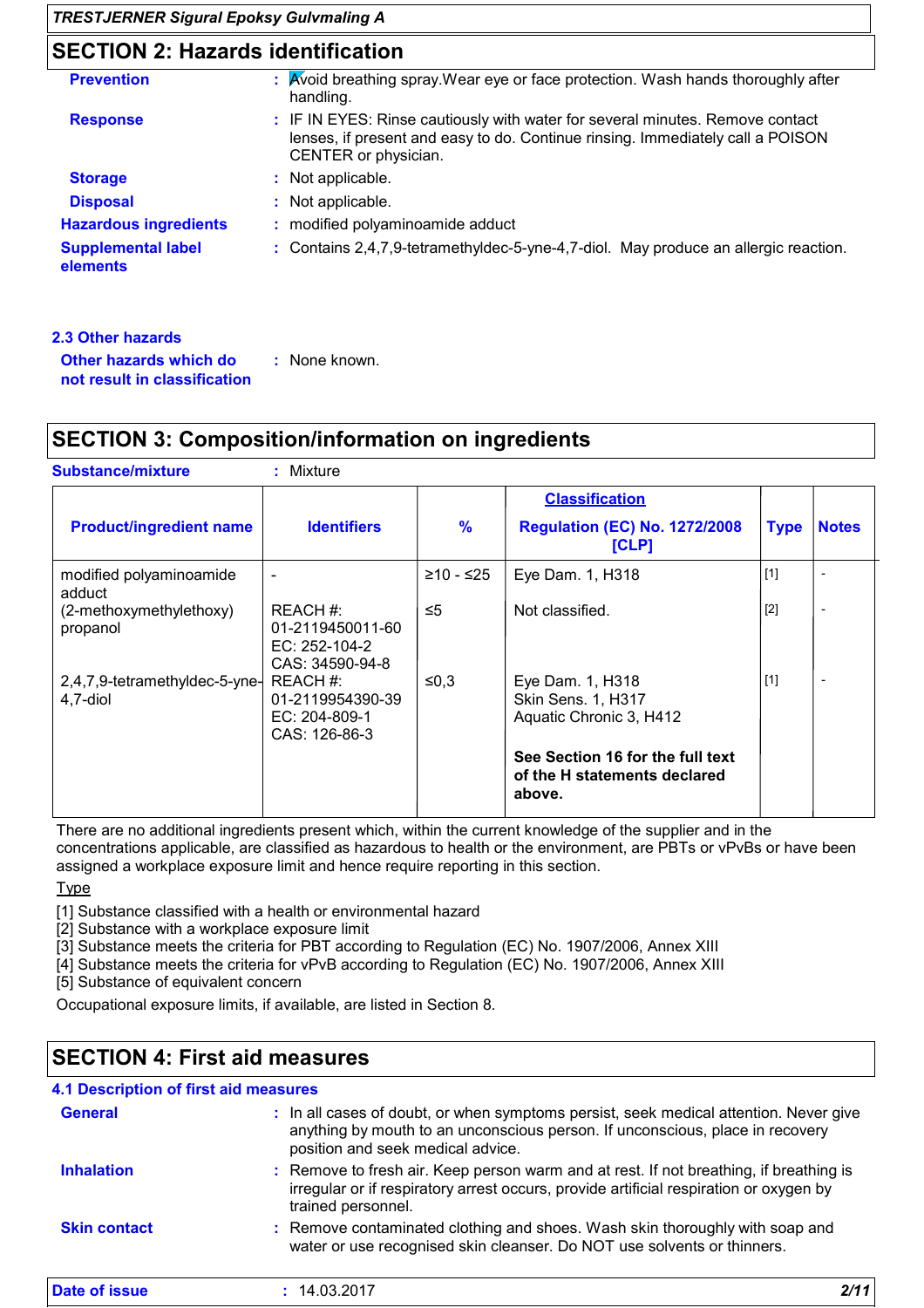### *TRESTJERNER Sigural Epoksy Gulvmaling A* **SECTION 4: First aid measures Protection of first-aiders** : No action shall be taken involving any personal risk or without suitable training. If it is suspected that fumes are still present, the rescuer should wear an appropriate mask or self-contained breathing apparatus. It may be dangerous to the person providing aid to give mouth-to-mouth resuscitation. Wash contaminated clothing thoroughly with water before removing it, or wear gloves. **:** If swallowed, seek medical advice immediately and show the container or label. Keep person warm and at rest. Do NOT induce vomiting. Check for and remove any contact lenses. Immediately flush eyes with running **:** water for at least 15 minutes, keeping eyelids open. Seek immediate medical attention. **Ingestion Eye contact**

### **4.2 Most important symptoms and effects, both acute and delayed**

There are no data available on the mixture itself. The mixture has been assessed following the conventional method of the CLP Regulation (EC) No 1272/2008 and is classified for toxicological properties accordingly. See Sections 2 and 3 for details.

Exposure to component solvent vapour concentrations in excess of the stated occupational exposure limit may result in adverse health effects such as mucous membrane and respiratory system irritation and adverse effects on the kidneys, liver and central nervous system. Symptoms and signs include headache, dizziness, fatigue, muscular weakness, drowsiness and, in extreme cases, loss of consciousness.

Solvents may cause some of the above effects by absorption through the skin. Repeated or prolonged contact with the mixture may cause removal of natural fat from the skin, resulting in non-allergic contact dermatitis and absorption through the skin.

If splashed in the eyes, the liquid may cause irritation and reversible damage.

This takes into account, where known, delayed and immediate effects and also chronic effects of components from short-term and long-term exposure by oral, inhalation and dermal routes of exposure and eye contact.

Contains 2,4,7,9-tetramethyldec-5-yne-4,7-diol. May produce an allergic reaction.

### **Potential acute health effects**

| Eye contact                         | : Causes serious eye damage.                                                                           |
|-------------------------------------|--------------------------------------------------------------------------------------------------------|
| <b>Inhalation</b>                   | : No known significant effects or critical hazards.                                                    |
| <b>Skin contact</b>                 | : No known significant effects or critical hazards.                                                    |
| <b>Ingestion</b>                    | : No known significant effects or critical hazards.                                                    |
| <b>Over-exposure signs/symptoms</b> |                                                                                                        |
| Eye contact                         | : Adverse symptoms may include the following:<br>pain<br>watering<br>redness                           |
| <b>Inhalation</b>                   | : No specific data.                                                                                    |
| <b>Skin contact</b>                 | : Adverse symptoms may include the following:<br>pain or irritation<br>redness<br>blistering may occur |
| <b>Ingestion</b>                    | : Adverse symptoms may include the following:<br>stomach pains                                         |
|                                     | 4.3 Indication of any immediate medical attention and special treatment needed                         |

|                            | 4.9 multanon of any miniculate metrical attention and special treatment necued                                                 |
|----------------------------|--------------------------------------------------------------------------------------------------------------------------------|
| <b>Notes to physician</b>  | : Treat symptomatically. Contact poison treatment specialist immediately if large<br>quantities have been ingested or inhaled. |
| <b>Specific treatments</b> | : No specific treatment.                                                                                                       |

### **SECTION 5: Firefighting measures**

| 5.1 Extinguishing media                |                                                                      |
|----------------------------------------|----------------------------------------------------------------------|
| <b>Suitable extinguishing</b><br>media | : Recommended: alcohol-resistant foam, $CO2$ , powders, water spray. |
| Unsuitable extinguishing<br>media      | : Do not use water jet.                                              |

| Date of issue<br>14.03.2017 | 3/11<br>$\sim$ $\sim$ $\sim$ $\sim$ $\sim$ $\sim$ |
|-----------------------------|---------------------------------------------------|
|-----------------------------|---------------------------------------------------|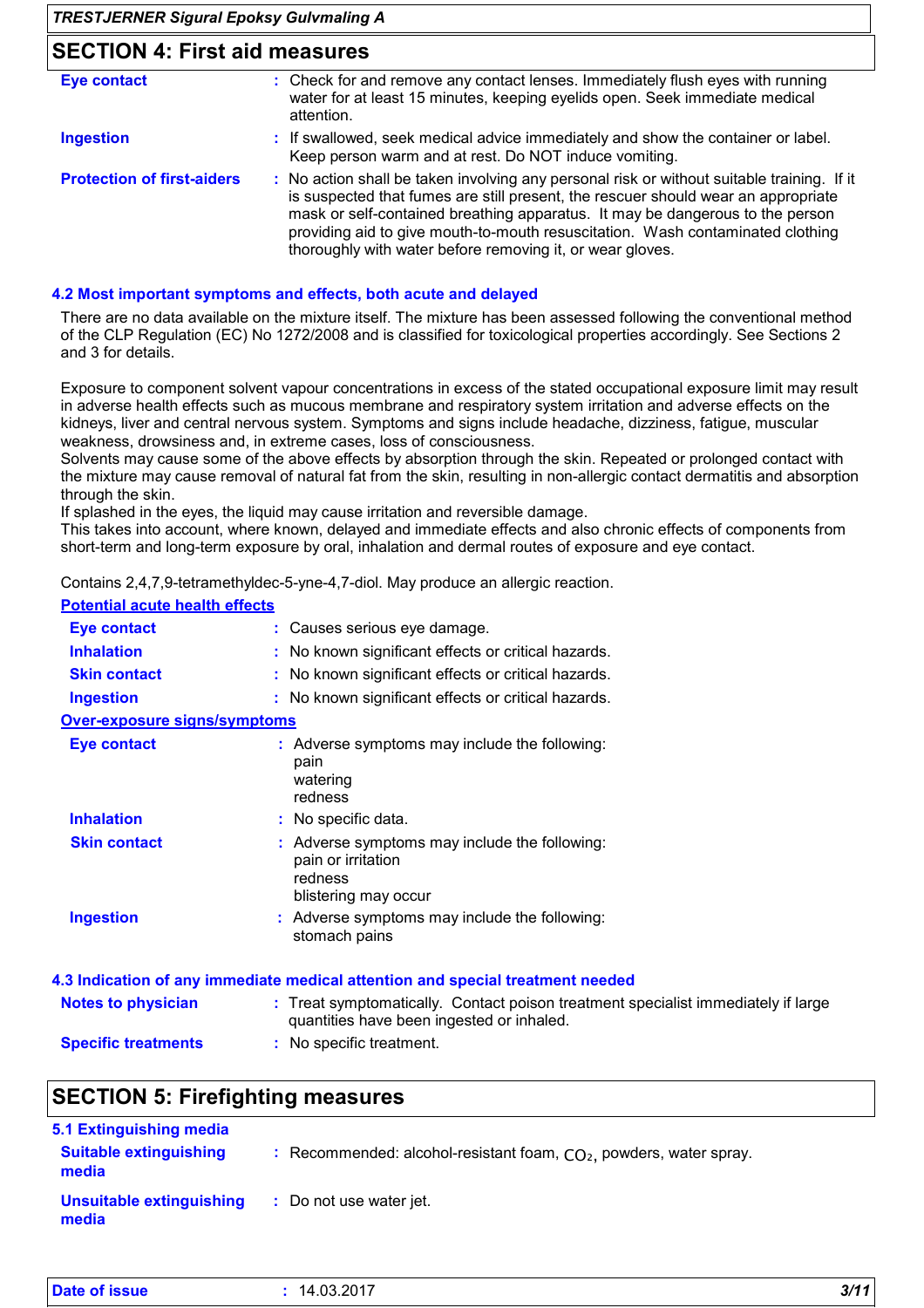# **SECTION 5: Firefighting measures**

| <u>ULUTIUN U. TIIUNINININ MUUJULUJ</u>                                                                                                                                                                                                                                                                                                                                |  |  |  |  |  |
|-----------------------------------------------------------------------------------------------------------------------------------------------------------------------------------------------------------------------------------------------------------------------------------------------------------------------------------------------------------------------|--|--|--|--|--|
| 5.2 Special hazards arising from the substance or mixture                                                                                                                                                                                                                                                                                                             |  |  |  |  |  |
| : In a fire or if heated, a pressure increase will occur and the container may burst.                                                                                                                                                                                                                                                                                 |  |  |  |  |  |
| : Decomposition products may include the following materials:<br>carbon dioxide<br>carbon monoxide                                                                                                                                                                                                                                                                    |  |  |  |  |  |
|                                                                                                                                                                                                                                                                                                                                                                       |  |  |  |  |  |
| : Promptly isolate the scene by removing all persons from the vicinity of the incident if<br>there is a fire. No action shall be taken involving any personal risk or without<br>suitable training.                                                                                                                                                                   |  |  |  |  |  |
| : Fire-fighters should wear appropriate protective equipment and self-contained<br>breathing apparatus (SCBA) with a full face-piece operated in positive pressure<br>mode. Clothing for fire-fighters (including helmets, protective boots and gloves)<br>conforming to European standard EN 469 will provide a basic level of protection for<br>chemical incidents. |  |  |  |  |  |
|                                                                                                                                                                                                                                                                                                                                                                       |  |  |  |  |  |

# **SECTION 6: Accidental release measures**

|                                                          | 6.1 Personal precautions, protective equipment and emergency procedures                                                                                                                                                                                                                                                                                                                                                                                                                                                                                                                           |
|----------------------------------------------------------|---------------------------------------------------------------------------------------------------------------------------------------------------------------------------------------------------------------------------------------------------------------------------------------------------------------------------------------------------------------------------------------------------------------------------------------------------------------------------------------------------------------------------------------------------------------------------------------------------|
| For non-emergency<br>personnel                           | : No action shall be taken involving any personal risk or without suitable training.<br>Evacuate surrounding areas. Keep unnecessary and unprotected personnel from<br>entering. Do not touch or walk through spilt material. Do not breathe vapour or mist.<br>Provide adequate ventilation. Wear appropriate respirator when ventilation is<br>inadequate. Put on appropriate personal protective equipment.                                                                                                                                                                                    |
|                                                          | For emergency responders : If specialised clothing is required to deal with the spillage, take note of any<br>information in Section 8 on suitable and unsuitable materials. See also the<br>information in "For non-emergency personnel".                                                                                                                                                                                                                                                                                                                                                        |
| <b>6.2 Environmental</b><br>precautions                  | : Avoid dispersal of spilt material and runoff and contact with soil, waterways, drains<br>and sewers. Inform the relevant authorities if the product has caused environmental<br>pollution (sewers, waterways, soil or air).                                                                                                                                                                                                                                                                                                                                                                     |
| 6.3 Methods and material for containment and cleaning up |                                                                                                                                                                                                                                                                                                                                                                                                                                                                                                                                                                                                   |
| <b>Small spill</b>                                       | : Stop leak if without risk. Move containers from spill area. Dilute with water and mop<br>up if water-soluble. Alternatively, or if water-insoluble, absorb with an inert dry<br>material and place in an appropriate waste disposal container. Dispose of via a<br>licensed waste disposal contractor.                                                                                                                                                                                                                                                                                          |
| <b>Large spill</b>                                       | : Stop leak if without risk. Move containers from spill area. Approach the release<br>from upwind. Prevent entry into sewers, water courses, basements or confined<br>areas. Wash spillages into an effluent treatment plant or proceed as follows.<br>Contain and collect spillage with non-combustible, absorbent material e.g. sand,<br>earth, vermiculite or diatomaceous earth and place in container for disposal<br>according to local regulations. Dispose of via a licensed waste disposal contractor.<br>Contaminated absorbent material may pose the same hazard as the spilt product. |
| <b>6.4 Reference to other</b><br><b>sections</b>         | : See Section 1 for emergency contact information.<br>See Section 8 for information on appropriate personal protective equipment.<br>See Section 13 for additional waste treatment information.                                                                                                                                                                                                                                                                                                                                                                                                   |

# **SECTION 7: Handling and storage**

The information in this section contains generic advice and guidance. The list of Identified Uses in Section 1 should be consulted for any available use-specific information provided in the Exposure Scenario(s).

### **7.1 Precautions for safe handling**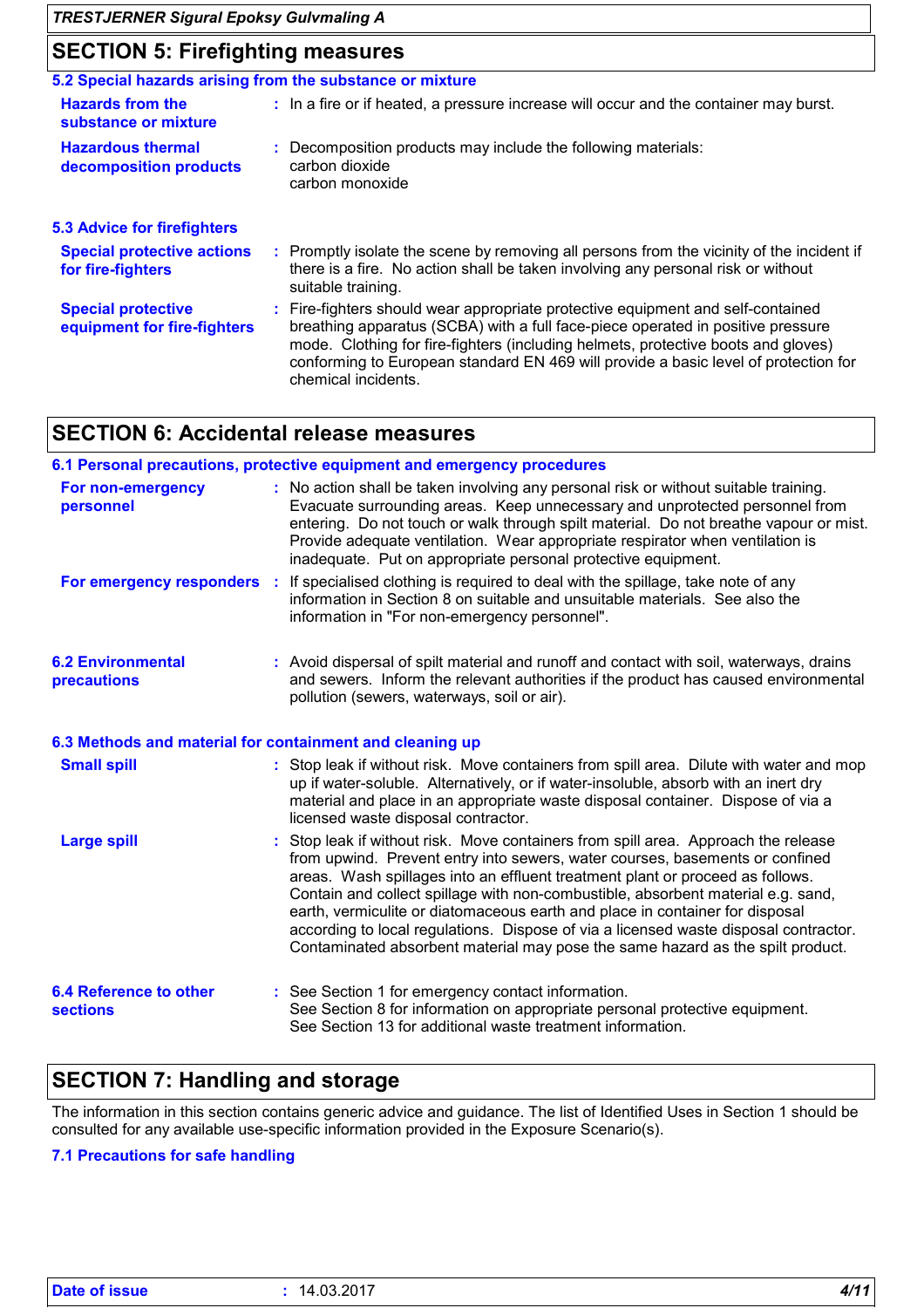# **SECTION 7: Handling and storage**

Due to the organic solvents content of the mixture:

Prevent the creation of flammable or explosive concentrations of vapours in air and avoid vapour concentrations higher than the occupational exposure limits.

In addition, the product should only be used in areas from which all naked lights and other sources of ignition have been excluded. Electrical equipment should be protected to the appropriate standard.

Keep away from heat, sparks and flame. No sparking tools should be used.

Avoid contact with skin and eyes. Avoid the inhalation of dust, particulates, spray or mist arising from the application of this mixture. Avoid inhalation of dust from sanding.

Eating, drinking and smoking should be prohibited in areas where this material is handled, stored and processed.

Put on appropriate personal protective equipment (see Section 8).

Never use pressure to empty. Container is not a pressure vessel.

Always keep in containers made from the same material as the original one.

Comply with the health and safety at work laws.

### **Information on fire and explosion protection**

Vapours are heavier than air and may spread along floors. Vapours may form explosive mixtures with air.

When operators, whether spraying or not, have to work inside the spray booth, ventilation is unlikely to be sufficient to control particulates and solvent vapour in all cases. In such circumstances they should wear a compressed air-fed respirator during the spraying process and until such time as the particulates and solvent vapour concentration has fallen below the exposure limits.

### **7.2 Conditions for safe storage, including any incompatibilities**

Store in accordance with local regulations.

### **Notes on joint storage**

Keep away from: oxidising agents, strong alkalis, strong acids.

### **Additional information on storage conditions**

Observe label precautions. Store in a dry, cool and well-ventilated area. Keep away from heat and direct sunlight. Keep container tightly closed.

Keep away from sources of ignition. No smoking. Prevent unauthorised access. Containers that have been opened must be carefully resealed and kept upright to prevent leakage.

### **7.3 Specific end use(s)**

| <b>Recommendations</b>                         | : Not available. |
|------------------------------------------------|------------------|
| <b>Industrial sector specific</b><br>solutions | : Not available. |

## **SECTION 8: Exposure controls/personal protection**

The information in this section contains generic advice and guidance. The list of Identified Uses in Section 1 should be consulted for any available use-specific information provided in the Exposure Scenario(s).

### **8.1 Control parameters**

### **Occupational exposure limits**

| <b>Product/ingredient name</b>              |              | <b>Exposure limit values</b>                                                                                                                                                                                                                                                                                                                                                                                                                                                                                                                                                                                                                                                                                                                                                                                                                                                                                                                                                                                        |  |  |
|---------------------------------------------|--------------|---------------------------------------------------------------------------------------------------------------------------------------------------------------------------------------------------------------------------------------------------------------------------------------------------------------------------------------------------------------------------------------------------------------------------------------------------------------------------------------------------------------------------------------------------------------------------------------------------------------------------------------------------------------------------------------------------------------------------------------------------------------------------------------------------------------------------------------------------------------------------------------------------------------------------------------------------------------------------------------------------------------------|--|--|
| (2-methoxymethylethoxy)propanol             |              | FOR-2011-12-06-1358 (Norway, 6/2015). Absorbed through<br>lskin.<br>TWA: $300 \text{ mg/m}^3$ 8 hours.<br>FOR-2011-12-06-1358 (Norway, 6/2015). Absorbed through<br>lskin. Notes:<br>TWA: 50 ppm 8 hours.                                                                                                                                                                                                                                                                                                                                                                                                                                                                                                                                                                                                                                                                                                                                                                                                           |  |  |
| <b>Recommended monitoring</b><br>procedures |              | If this product contains ingredients with exposure limits, personal, workplace<br>atmosphere or biological monitoring may be required to determine the effectiveness<br>of the ventilation or other control measures and/or the necessity to use respiratory<br>protective equipment. Reference should be made to monitoring standards, such as<br>the following: European Standard EN 689 (Workplace atmospheres - Guidance for<br>the assessment of exposure by inhalation to chemical agents for comparison with<br>limit values and measurement strategy) European Standard EN 14042 (Workplace<br>atmospheres - Guide for the application and use of procedures for the assessment<br>of exposure to chemical and biological agents) European Standard EN 482<br>(Workplace atmospheres - General requirements for the performance of procedures<br>for the measurement of chemical agents) Reference to national guidance<br>documents for methods for the determination of hazardous substances will also be |  |  |
| Date of issue                               | : 14.03.2017 | 5/11                                                                                                                                                                                                                                                                                                                                                                                                                                                                                                                                                                                                                                                                                                                                                                                                                                                                                                                                                                                                                |  |  |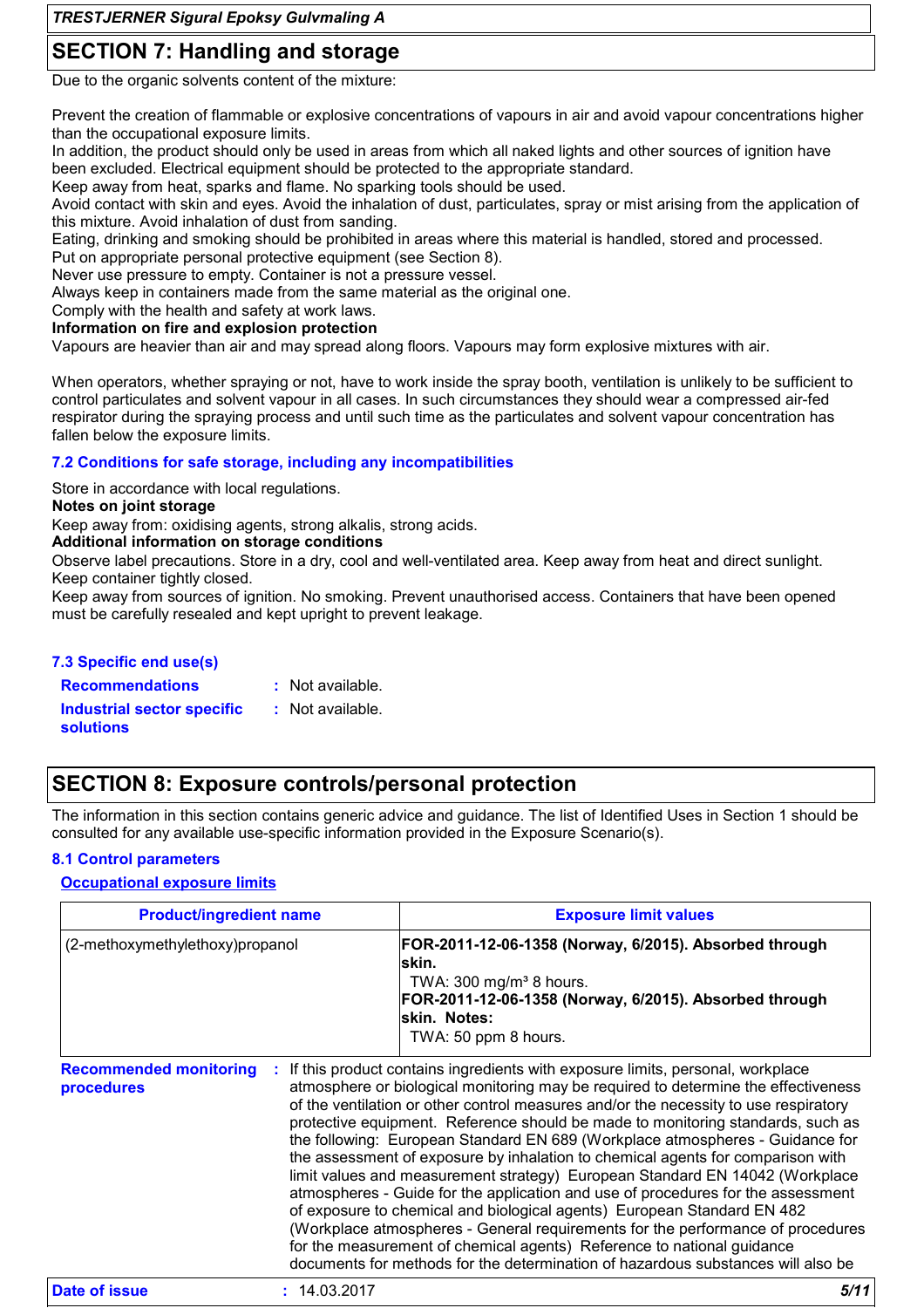# **SECTION 8: Exposure controls/personal protection**

required.

| <b>Product/ingredient name</b>  | <b>Type</b> | <b>Exposure</b>         | <b>Value</b>                     | <b>Population</b> | <b>Effects</b> |
|---------------------------------|-------------|-------------------------|----------------------------------|-------------------|----------------|
| (2-methoxymethylethoxy)propanol | <b>DNEL</b> | Long term Dermal        | 65 mg/kg<br>bw/day               | <b>Workers</b>    | Systemic       |
|                                 | <b>DNEL</b> | Long term<br>Inhalation | 310 mg/m <sup>3</sup>            | Workers           | Systemic       |
|                                 | <b>DNEL</b> | Long term<br>Inhalation | 37,2 mg/m <sup>3</sup> Consumers |                   | Systemic       |
|                                 | <b>DNEL</b> | Long term Oral          | $1,67 \, \text{mg}$<br>kg bw/day | Consumers         | Systemic       |
|                                 | <b>DNEL</b> | Long term Dermal        | 15 mg/kg<br>bw/day               | Consumers         | Systemic       |

### **Predicted no effect concentrations**

| <b>Product/ingredient name</b>  | <b>Type</b>              | <b>Compartment Detail</b>                                                                                                                            | <b>Value</b>                                                                             | <b>Method Detail</b>                                                                                                                                                       |
|---------------------------------|--------------------------|------------------------------------------------------------------------------------------------------------------------------------------------------|------------------------------------------------------------------------------------------|----------------------------------------------------------------------------------------------------------------------------------------------------------------------------|
| (2-methoxymethylethoxy)propanol | PNEC Soil<br><b>PNEC</b> | PNEC   Fresh water<br><b>PNEC</b>   Marine<br><b>PNEC</b>   Fresh water sediment<br><b>PNEC</b>   Marine water sediment<br>Sewage Treatment<br>Plant | $19$ mg/l<br>$1,9$ mg/l<br>70,2 mg/kg dwt<br>$7,02$ mg/kg dwt<br>2,74 mg/kg<br>4168 mg/l | <b>Assessment Factors</b><br><b>Assessment Factors</b><br><b>Assessment Factors</b><br><b>Assessment Factors</b><br><b>Assessment Factors</b><br><b>Assessment Factors</b> |

| <b>8.2 Exposure controls</b>               |                                                                                                                                                                                                                                                                                                                                                                                                                                                                                                                                                                                                                                                                                                                                                                                                                                                                                                                                                                                                                                                                                                                                                                                                                                 |
|--------------------------------------------|---------------------------------------------------------------------------------------------------------------------------------------------------------------------------------------------------------------------------------------------------------------------------------------------------------------------------------------------------------------------------------------------------------------------------------------------------------------------------------------------------------------------------------------------------------------------------------------------------------------------------------------------------------------------------------------------------------------------------------------------------------------------------------------------------------------------------------------------------------------------------------------------------------------------------------------------------------------------------------------------------------------------------------------------------------------------------------------------------------------------------------------------------------------------------------------------------------------------------------|
| <b>Appropriate engineering</b><br>controls | : If user operations generate dust, fumes, gas, vapour or mist, use process<br>enclosures, local exhaust ventilation or other engineering controls to keep worker<br>exposure to airborne contaminants below any recommended or statutory limits.                                                                                                                                                                                                                                                                                                                                                                                                                                                                                                                                                                                                                                                                                                                                                                                                                                                                                                                                                                               |
| <b>Individual protection measures</b>      |                                                                                                                                                                                                                                                                                                                                                                                                                                                                                                                                                                                                                                                                                                                                                                                                                                                                                                                                                                                                                                                                                                                                                                                                                                 |
| <b>Hygiene measures</b>                    | : Wash hands, forearms and face thoroughly after handling chemical products,<br>before eating, smoking and using the lavatory and at the end of the working period.<br>Appropriate techniques should be used to remove potentially contaminated clothing.<br>Wash contaminated clothing before reusing. Ensure that eyewash stations and<br>safety showers are close to the workstation location.                                                                                                                                                                                                                                                                                                                                                                                                                                                                                                                                                                                                                                                                                                                                                                                                                               |
| <b>Eye/face protection</b>                 | : Safety eyewear complying to EN 166 should be used when a risk assessment<br>indicates this is necessary to avoid exposure to liquid splashes, mists, gases or<br>dusts. If contact is possible, the following protection should be worn, unless the<br>assessment indicates a higher degree of protection: chemical splash goggles and/<br>or face shield. If inhalation hazards exist, a full-face respirator may be required<br>instead.                                                                                                                                                                                                                                                                                                                                                                                                                                                                                                                                                                                                                                                                                                                                                                                    |
| <b>Skin protection</b>                     |                                                                                                                                                                                                                                                                                                                                                                                                                                                                                                                                                                                                                                                                                                                                                                                                                                                                                                                                                                                                                                                                                                                                                                                                                                 |
| <b>Hand protection</b>                     | : There is no one glove material or combination of materials that will give unlimited<br>resistance to any individual or combination of chemicals.<br>The breakthrough time must be greater than the end use time of the product.<br>The instructions and information provided by the glove manufacturer on use,<br>storage, maintenance and replacement must be followed.<br>Gloves should be replaced regularly and if there is any sign of damage to the glove<br>material.<br>Always ensure that gloves are free from defects and that they are stored and used<br>correctly.<br>The performance or effectiveness of the glove may be reduced by physical/<br>chemical damage and poor maintenance.<br>Barrier creams may help to protect the exposed areas of the skin but should not be<br>applied once exposure has occurred.<br>Wear suitable gloves tested to EN374.<br>Not recommended, gloves (breakthrough time) < 1 hour: polyvinyl alcohol (PVA)<br>Recommended, gloves(breakthrough time) > 8 hours: nitrile rubber, Viton®, 4H,<br>butyl rubber<br>For right choice of glove materials, with focus on chemical resistance and time of<br>penetration, seek advice by the supplier of chemical resistant gloves. |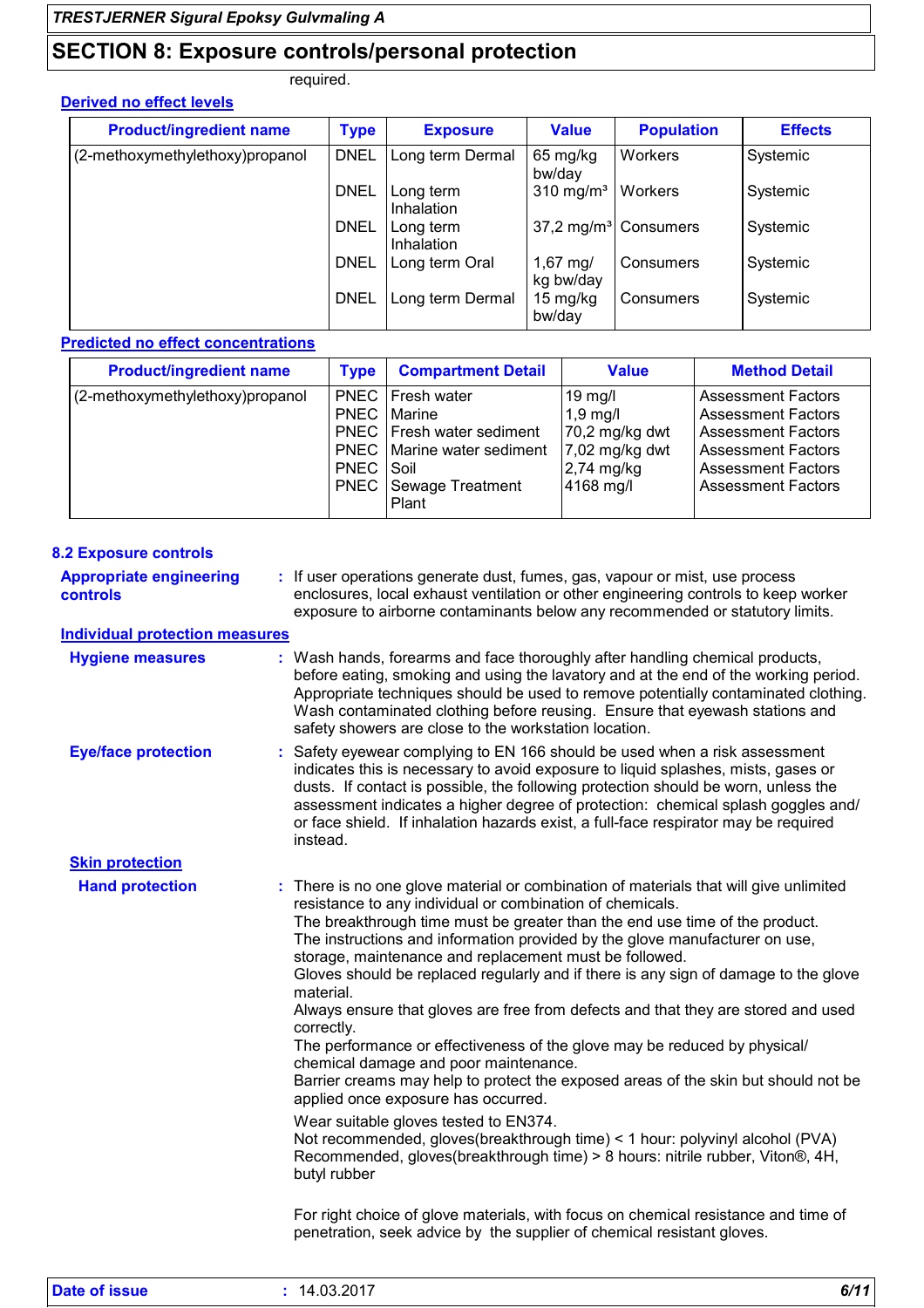# **SECTION 8: Exposure controls/personal protection**

|                                                  | The user must check that the final choice of type of glove selected for handling this<br>product is the most appropriate and takes into account the particular conditions of<br>use, as included in the user's risk assessment.                                                                                                                                                                             |
|--------------------------------------------------|-------------------------------------------------------------------------------------------------------------------------------------------------------------------------------------------------------------------------------------------------------------------------------------------------------------------------------------------------------------------------------------------------------------|
| <b>Body protection</b>                           | : Personal protective equipment for the body should be selected based on the task<br>being performed and the risks involved and should be approved by a specialist<br>before handling this product.                                                                                                                                                                                                         |
| <b>Other skin protection</b>                     | : Appropriate footwear and any additional skin protection measures should be<br>selected based on the task being performed and the risks involved and should be<br>approved by a specialist before handling this product.                                                                                                                                                                                   |
| <b>Respiratory protection</b>                    | : If workers are exposed to concentrations above the exposure limit, they must use a<br>respirator according to EN 140. Use respiratory mask with charcoal and dust filter<br>when spraying this product, according to EN 14387(as filter combination A2-P2). In<br>confined spaces, use compressed-air or fresh-air respiratory equipment. When use<br>of roller or brush, consider use of charcoalfilter. |
| <b>Environmental exposure</b><br><b>controls</b> | Emissions from ventilation or work process equipment should be checked to<br>ensure they comply with the requirements of environmental protection legislation.<br>In some cases, fume scrubbers, filters or engineering modifications to the process<br>equipment will be necessary to reduce emissions to acceptable levels.                                                                               |

# **SECTION 9: Physical and chemical properties**

| 9.1 Information on basic physical and chemical properties  |                                                                                                 |
|------------------------------------------------------------|-------------------------------------------------------------------------------------------------|
| <b>Appearance</b>                                          |                                                                                                 |
| <b>Physical state</b>                                      | $:$ Liquid.                                                                                     |
| <b>Colour</b>                                              | Various colours.                                                                                |
| <b>Odour</b>                                               | Characteristic.                                                                                 |
| <b>Odour threshold</b>                                     | Not available.                                                                                  |
| pH                                                         | : Not applicable.                                                                               |
| <b>Melting point/freezing point</b>                        | : 0                                                                                             |
| <b>Initial boiling point and</b><br>boiling range          | : Lowest known value: 100°C (212°F) (water). Weighted average: 104.16°C (219.<br>$5^{\circ}$ F) |
| <b>Flash point</b>                                         | : Closed cup: $65^{\circ}$ C                                                                    |
| <b>Evaporation rate</b>                                    | : Highest known value: 0.36 (water) Weighted average: 0.34 compared with butyl<br>acetate       |
| <b>Flammability (solid, gas)</b>                           | : Not applicable.                                                                               |
| <b>Burning time</b>                                        | : Not applicable.                                                                               |
| <b>Burning rate</b>                                        | : Not applicable.                                                                               |
| <b>Upper/lower flammability or</b><br>explosive limits     | $: 1.1 - 14\%$                                                                                  |
| <b>Vapour pressure</b>                                     | : Highest known value: $3.2$ kPa (23.8 mm Hg) (at $20^{\circ}$ C) (water).                      |
| <b>Vapour density</b>                                      | : Highest known value: 5.1 (Air = 1) (dipropylene glycol methyl ether).                         |
| <b>Relative density</b>                                    | : 1.02 to 1.23 $g/cm3$                                                                          |
| <b>Solubility(ies)</b>                                     | : Easily soluble in the following materials: cold water and hot water.                          |
| Partition coefficient: n-octanol/: Not available.<br>water |                                                                                                 |
| <b>Auto-ignition temperature</b>                           | : Lowest known value: 207°C (404.6°F) (dipropylene glycol methyl ether).                        |
| <b>Decomposition temperature</b>                           | : Not available.                                                                                |
| <b>Viscosity</b>                                           | : Kinematic (40°C): >0,205 cm <sup>2</sup> /s (>20,5 mm <sup>2</sup> /s)                        |
| <b>Explosive properties</b>                                | : Not available.                                                                                |
| <b>Oxidising properties</b>                                | : Not available.                                                                                |

### **9.2 Other information**

No additional information.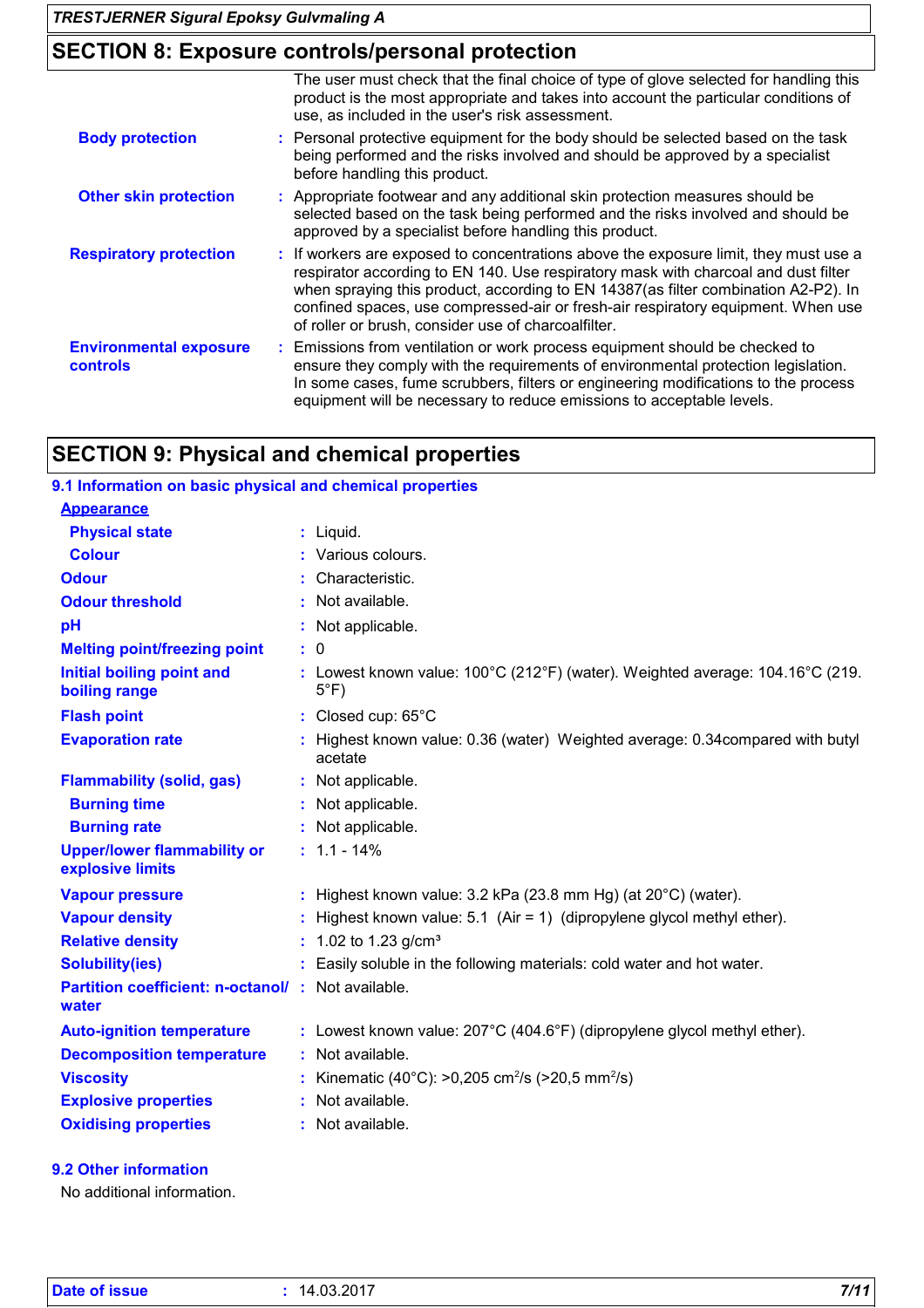# **SECTION 10: Stability and reactivity**

| : No specific test data related to reactivity available for this product or its ingredients.                                        |
|-------------------------------------------------------------------------------------------------------------------------------------|
| : The product is stable.                                                                                                            |
| : Under normal conditions of storage and use, hazardous reactions will not occur.                                                   |
| : No specific data.                                                                                                                 |
| : Keep away from the following materials to prevent strong exothermic reactions:<br>oxidising agents, strong alkalis, strong acids. |
| : Under normal conditions of storage and use, hazardous decomposition products<br>should not be produced.                           |
|                                                                                                                                     |

## **SECTION 11: Toxicological information**

### **11.1 Information on toxicological effects**

There are no data available on the mixture itself. The mixture has been assessed following the conventional method of the CLP Regulation (EC) No 1272/2008 and is classified for toxicological properties accordingly. See Sections 2 and 3 for details.

Exposure to component solvent vapour concentrations in excess of the stated occupational exposure limit may result in adverse health effects such as mucous membrane and respiratory system irritation and adverse effects on the kidneys, liver and central nervous system. Symptoms and signs include headache, dizziness, fatigue, muscular weakness, drowsiness and, in extreme cases, loss of consciousness.

Solvents may cause some of the above effects by absorption through the skin. Repeated or prolonged contact with the mixture may cause removal of natural fat from the skin, resulting in non-allergic contact dermatitis and absorption through the skin.

If splashed in the eyes, the liquid may cause irritation and reversible damage.

This takes into account, where known, delayed and immediate effects and also chronic effects of components from short-term and long-term exposure by oral, inhalation and dermal routes of exposure and eye contact.

Contains 2,4,7,9-tetramethyldec-5-yne-4,7-diol. May produce an allergic reaction.

### **Acute toxicity estimates**

Not available.

### **Irritation/Corrosion**

| <b>Product/ingredient name</b>                   | <b>Result</b>          | <b>Species</b> | <b>Score</b> | <b>Exposure</b>                | <b>Observation</b>       |
|--------------------------------------------------|------------------------|----------------|--------------|--------------------------------|--------------------------|
| (2-methoxymethylethoxy)<br>propanol              | Eyes - Mild irritant   | Human          | $\sim$       | 8 milligrams                   |                          |
|                                                  | Eyes - Mild irritant   | Rabbit         |              | 24 hours 500   -<br>milligrams |                          |
|                                                  | Skin - Mild irritant   | Rabbit         |              | 500<br>milligrams              |                          |
| $ 2,4,7,9$ -tetramethyldec-<br>$5$ -yne-4,7-diol | Eyes - Severe irritant | Rabbit         |              | 10.1 Mililiters                |                          |
|                                                  | Skin - Mild irritant   | Rabbit         | -            | 0.5 Grams                      | $\overline{\phantom{a}}$ |

**Specific target organ toxicity (single exposure)**

Not available.

**Specific target organ toxicity (repeated exposure)** Not available.

### **Aspiration hazard**

Not available.

| <b>Potential acute health effects</b> |                                                                              |
|---------------------------------------|------------------------------------------------------------------------------|
| <b>Eye contact</b>                    | : Causes serious eye damage.                                                 |
| <b>Inhalation</b>                     | : No known significant effects or critical hazards.                          |
| <b>Skin contact</b>                   | : No known significant effects or critical hazards.                          |
| <b>Ingestion</b>                      | : No known significant effects or critical hazards.                          |
|                                       | Symptoms related to the physical, chemical and toxicological characteristics |

| Date of issue | 14.03.2017 | 8/11 |
|---------------|------------|------|
|               |            |      |
|               |            |      |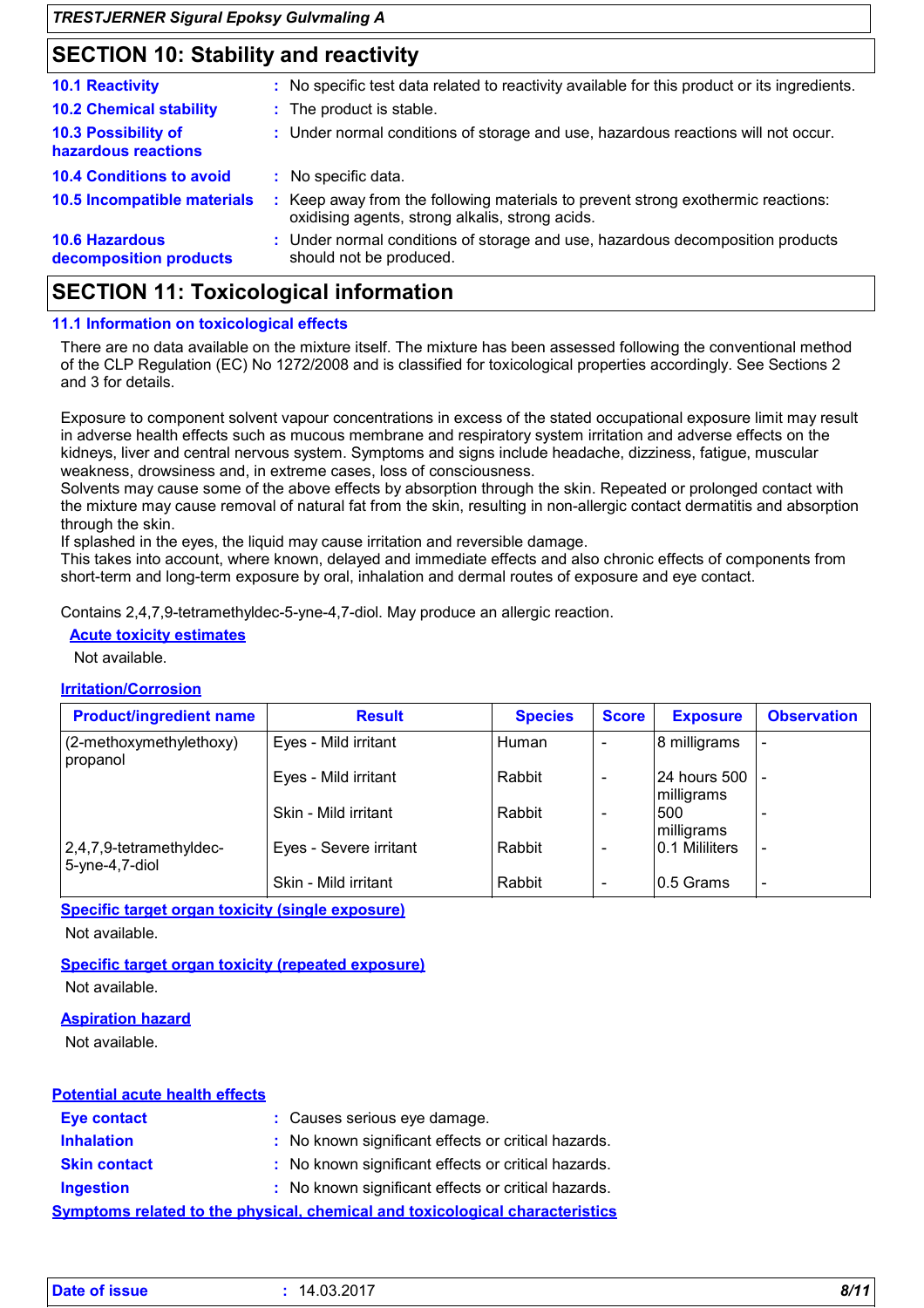*TRESTJERNER Sigural Epoksy Gulvmaling A*

# **SECTION 11: Toxicological information**

| <b>Eye contact</b>                      | : Adverse symptoms may include the following:<br>pain<br>watering<br>redness                         |
|-----------------------------------------|------------------------------------------------------------------------------------------------------|
| <b>Inhalation</b>                       | : No specific data.                                                                                  |
| <b>Skin contact</b>                     | Adverse symptoms may include the following:<br>pain or irritation<br>redness<br>blistering may occur |
| <b>Ingestion</b>                        | : Adverse symptoms may include the following:<br>stomach pains                                       |
| <b>Potential chronic health effects</b> |                                                                                                      |
| <b>General</b>                          | : No known significant effects or critical hazards.                                                  |
| <b>Carcinogenicity</b>                  | No known significant effects or critical hazards.                                                    |
| <b>Mutagenicity</b>                     | No known significant effects or critical hazards.                                                    |
| <b>Teratogenicity</b>                   | No known significant effects or critical hazards.                                                    |
| <b>Developmental effects</b>            | No known significant effects or critical hazards.                                                    |
| <b>Fertility effects</b>                | No known significant effects or critical hazards.                                                    |

# **SECTION 12: Ecological information**

### **12.1 Toxicity**

**Conclusion/Summary :**

: No known significant effects or critical hazards.

### **12.2 Persistence and degradability**

| <b>Conclusion/Summary</b> |  | Not available. |  |
|---------------------------|--|----------------|--|
|                           |  |                |  |

| <b>Product/ingredient name</b> | <b>Aquatic half-life</b> | <b>Photolysis</b> | Biodegradability |
|--------------------------------|--------------------------|-------------------|------------------|
| $(2$ -methoxymethylethoxy)     | $\overline{\phantom{a}}$ |                   | Readily          |
| <b>propanol</b>                |                          |                   |                  |

### **12.3 Bioaccumulative potential**

| <b>Product/ingredient name</b>        | $\mathsf{LoaP}_\mathsf{ow}$ | <b>BCF</b> | <b>Potential</b> |
|---------------------------------------|-----------------------------|------------|------------------|
| $(2-methoxymethylethoxy)$<br>propanol | 0.004                       |            | l low            |

| <b>12.4 Mobility in soil</b>                            |                    |
|---------------------------------------------------------|--------------------|
| <b>Soil/water partition</b><br><b>coefficient (Koc)</b> | : Not available.   |
| <b>Mobility</b>                                         | $:$ Not available. |
| <b>12.5 Results of PBT and vPvB assessment</b>          |                    |

| <b>PBT</b>  | : Not applicable. |
|-------------|-------------------|
| <b>vPvB</b> | : Not applicable. |

**12.6 Other adverse effects** : No known significant effects or critical hazards.

# **SECTION 13: Disposal considerations**

The information in this section contains generic advice and guidance. The list of Identified Uses in Section 1 should be consulted for any available use-specific information provided in the Exposure Scenario(s).

### **13.1 Waste treatment methods**

Do not allow to enter drains or watercourses. Material and/or container must be disposed of as hazardous waste.

| European waste catalogue | : 08 01 11* Waste paint and varnish containing organic solvents or other dangerous |
|--------------------------|------------------------------------------------------------------------------------|
| (EWC)                    | substances                                                                         |
|                          |                                                                                    |

| Date of issue | 14.03.2017 | 9/11 |
|---------------|------------|------|
|---------------|------------|------|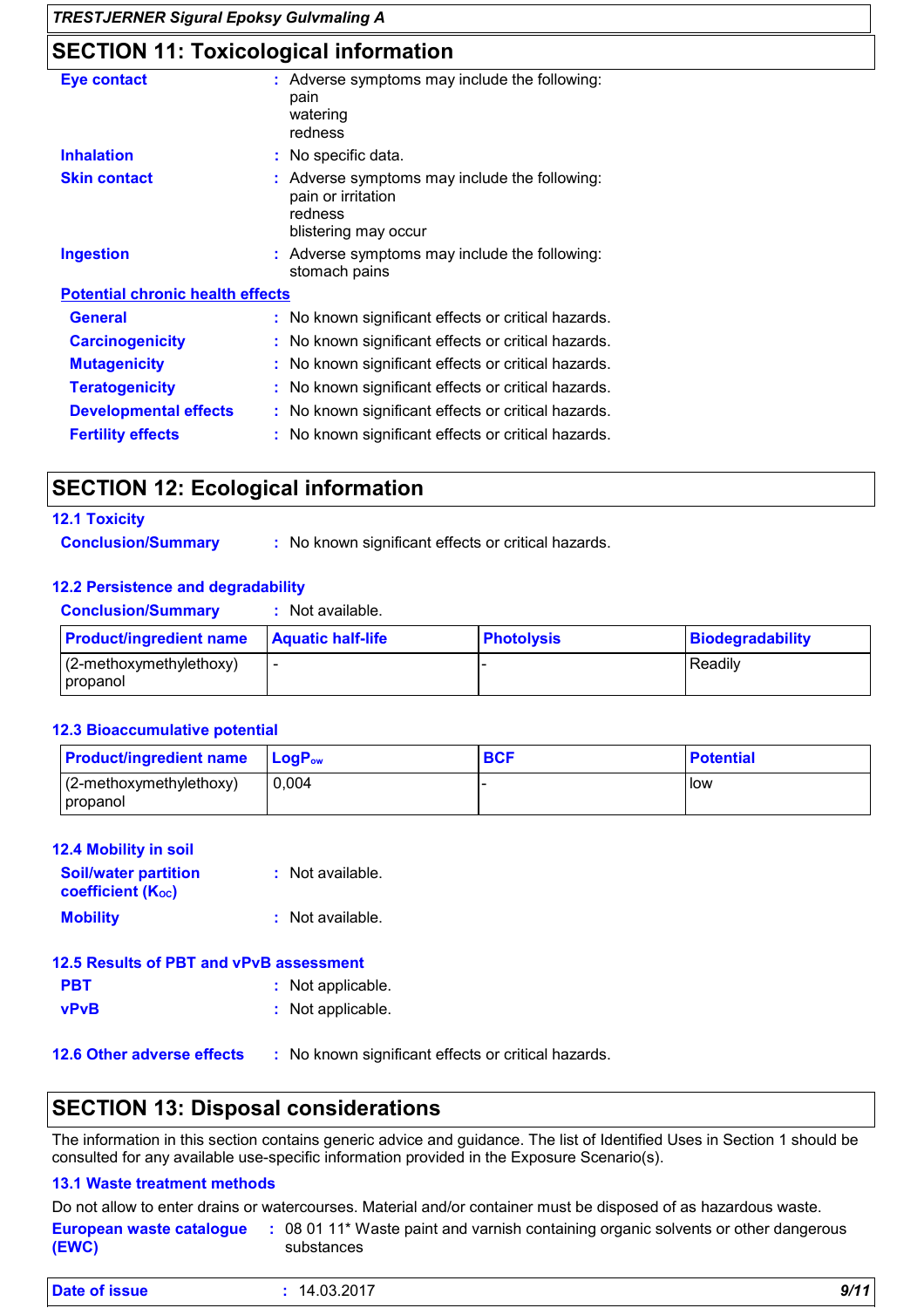*TRESTJERNER Sigural Epoksy Gulvmaling A*

# **SECTION 13: Disposal considerations**

# **SECTION 14: Transport information**

**Transport within user's premises:** always transport in closed containers that are upright and secure. Ensure that persons transporting the product know what to do in the event of an accident or spillage.

This preparation is not classified as dangerous according to international transport regulations (ADR/RID, IMDG or ICAO/IATA).

| 14.1 UN number                                            | : Not regulated.                                                                                                                                                                                                   |
|-----------------------------------------------------------|--------------------------------------------------------------------------------------------------------------------------------------------------------------------------------------------------------------------|
| 14.2 UN proper shipping<br>name                           | $\mathbf{r}$                                                                                                                                                                                                       |
| <b>14.3 Transport hazard</b><br>class(es)                 | $\mathbf{r}$                                                                                                                                                                                                       |
| <b>14.4 Packing group</b>                                 | t -                                                                                                                                                                                                                |
| <b>14.5 Environmental</b><br><b>hazards</b>               | : No.                                                                                                                                                                                                              |
| <b>14.6 Special precautions</b><br>for user               | : Transport within user's premises: always transport in closed containers that are<br>upright and secure. Ensure that persons transporting the product know what to do in<br>the event of an accident or spillage. |
| <b>Additional information</b>                             |                                                                                                                                                                                                                    |
| <b>ADR / RID</b>                                          | t -                                                                                                                                                                                                                |
| <b>14.7 Transport in bulk</b><br>according to Annex II of | : Not available.                                                                                                                                                                                                   |

## **SECTION 15: Regulatory information**

**15.1 Safety, health and environmental regulations/legislation specific for the substance or mixture EU Regulation (EC) No. 1907/2006 (REACH)**

| <b>Annex XIV - List of substances subject to authorisation</b>                                                                                                             |                   |
|----------------------------------------------------------------------------------------------------------------------------------------------------------------------------|-------------------|
| <b>Substances of very high concern</b>                                                                                                                                     |                   |
| None of the components are listed.                                                                                                                                         |                   |
| <b>Annex XVII - Restrictions : Not applicable.</b><br>on the manufacture,<br>placing on the market<br>and use of certain<br>dangerous substances,<br>mixtures and articles |                   |
| <b>Other EU regulations</b>                                                                                                                                                |                   |
| <b>Europe inventory</b>                                                                                                                                                    | : Not determined. |
| <b>Black List Chemicals</b>                                                                                                                                                | : Not listed      |
| <b>Priority List Chemicals</b>                                                                                                                                             | : Not determined  |
| <b>Industrial emissions</b><br>(integrated pollution<br>prevention and control) -<br>Air                                                                                   | : Not listed      |
| <b>Industrial emissions</b><br>(integrated pollution<br>prevention and control) -<br><b>Water</b>                                                                          | : Not listed      |
| <b>Product registration</b><br>number                                                                                                                                      | : 51677           |
| <b>Chemical Weapons</b><br><b>Convention List Schedule I</b><br><b>Chemicals</b>                                                                                           | Not listed        |
| <b>Chemical Weapons</b><br><b>Convention List Schedule II</b><br><b>Chemicals</b>                                                                                          | Not listed        |
|                                                                                                                                                                            |                   |

| <b>Date of issue</b> | .4.03.2017<br>14. | 10/11 |
|----------------------|-------------------|-------|
|                      |                   |       |